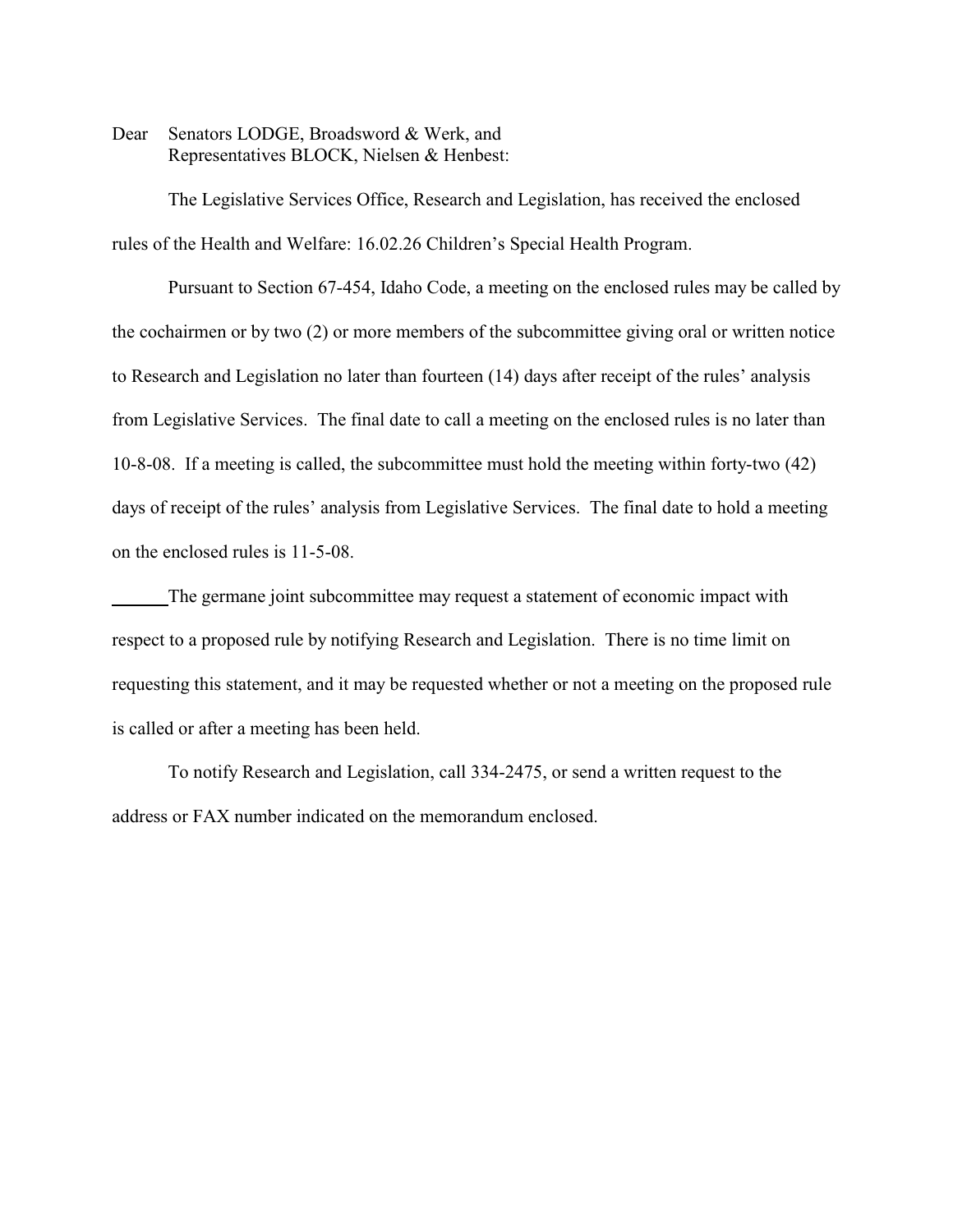## **MEMORANDUM**

| TO:             | Rules Review Subcommittee of the Senate Health & Welfare Committee and the<br>House Health & Welfare Committee                                          |
|-----------------|---------------------------------------------------------------------------------------------------------------------------------------------------------|
| <b>FROM:</b>    | Research & Legislation Staff - Paige Alan Parker                                                                                                        |
| <b>DATE:</b>    | September 19, 2008                                                                                                                                      |
| <b>SUBJECT:</b> | Department of Health and Welfare - IDAPA 16.02.26 - Rules Governing the<br>Idaho Children's Special Health Program (Docket No. 16-0226-0801 (Proposed)) |

By this rule docket, the Department of Health and Welfare proposes to amend chapter 02.26 of title 16, Idaho Administrative Code, Rules Governing the Idaho Children's Special Health Program, (Docket No. 16-0226-0801)(hereinafter, "proposed rule"). According to the Department, the proposed rule is authorized pursuant to sections 56-1003 and 56-1019, Idaho Code.

Chapter 10, title 56, Idaho Code, deals generally with the Department's powers and authority. Section 56-1003, Idaho Code, assigns the Department's director various powers and duties, including the general supervision of the promotion and protection of the life, health and mental health of the people of Idaho under rules adopted by him. Section 56-1003(3), Idaho Code, provides the director, under rules adopted by him, the responsibility for the general supervision of the promotion and protection of the life, health and mental health of the people of Idaho. Section 56-1019, Idaho Code, requires the Department to establish, through the cripple children's program, a program of services to persons suffering from cystic fibrosis who are 21 or more years of age, including uniform standards of eligibility.

The Department states that the purpose of the proposed rule are to modernize the Phenylketonuria (PKU) aspect of the Children's Special Health Program in order to take advantage of lower cost diet options, to revise the administrative procedures for billing and collecting in order to make the amount billed to adult PKU patients more equitable, to restructure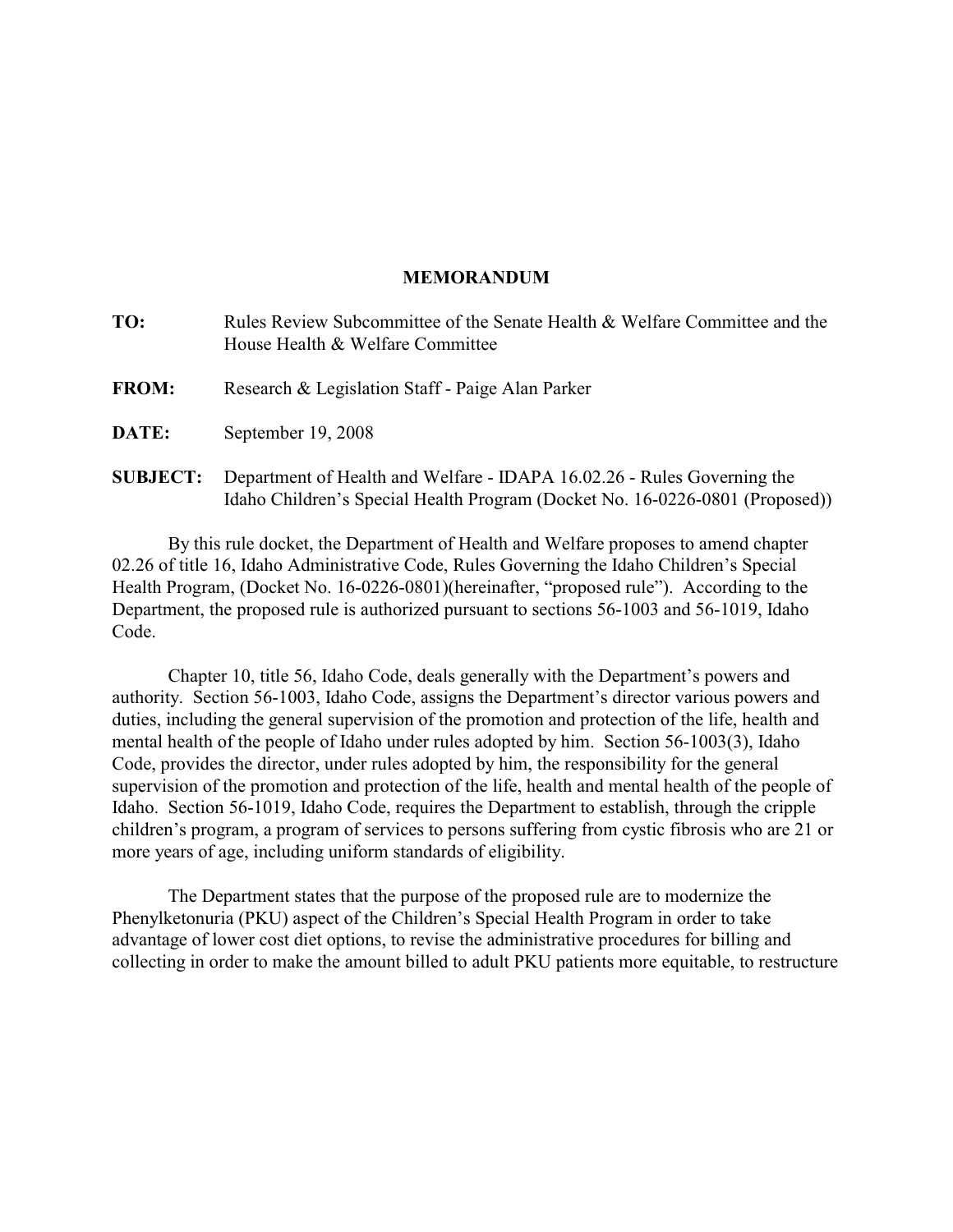the payment collections process to reduce costs to the program and to make housekeeping changes.

According to the Department, the proposed rule changes the adult PKU patient from a 100% self-pay obligation to a sliding fee scale self-pay obligation. By doing so, the Department anticipates a positive fiscal impact of \$17,300 in the first year due to a net increase in cost recovery by the Department. The Department anticipates that there will be a positive fiscal impact of approximately \$32,400 on the federally-funded section of the program and

approximately \$34,300 on the General Fund in the first year, with possible increased savings in future years, as the PKU patients become accustom to using medical foods.

The Department states that no formal or informal negotiated rulemaking was held on the proposed rule due to confidentiality concerns of the families and clients that order and use PKU formula. Also given as reasons for the lack of negotiated rulemaking is the statement that the proposed rule includes the addition of a new benefit (metabolic foods for PKU patients) and a reduction in fees for adult PKU patients. Public hearings are scheduled to be held on the proposed rule in Idaho Falls on October 2, 2008, in Boise on October 6, 2008, and in Post Falls on October 16, 2008. All written comments must be delivered to the Department on or before Wednesday, October 22, 2008.

# **ANALYSIS**

Purely housekeeping changes in the proposed rule will not be addressed in this memorandum.

For Legal Authority (section 000), the proposed rule makes a change from section 39- 147, Idaho Code, to section 56-1019, Idaho Code. This represents an updating of Code references following the 2001 redesignation.

Sections 001 through 006 of the proposed rule represent compliance with the Department of Administration's rule format guidelines as with regard to Title and Scope (section 001), Administrative Appeals (section 003), Incorporation by Reference (section 004), Office – Office Hours – Mailing Address – Street Address – Telephone Number – Internet Web Site (section 005) and Confidentiality of Records and Public Records Requests (section 006). One note: In restating the Services, from deleted section 050, to Scope of Services, section 001.02, the proposed rule includes "private providers" which, together with CSHP contractors, provide services.

Two changes in the Definitions (section 010) are made by the proposed rule. "Phenylketonuria (PKU)" or "PKU" has been added to the definitions of "applicant" (section 010.01) and of "client" (section 010.03). Thus, under the proposed rule, an "applicant" may be a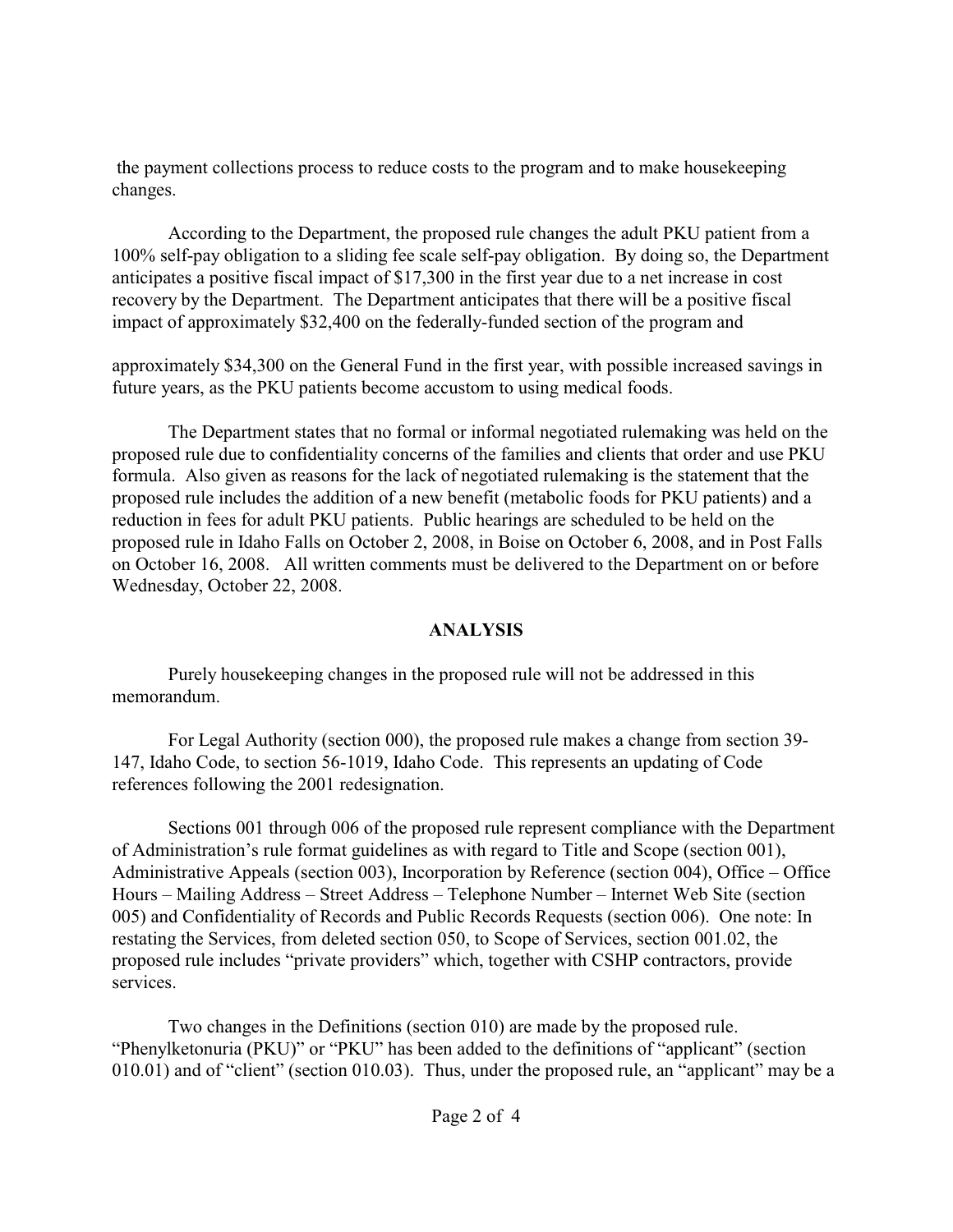person with cystic fibrosis or PKU seeking service provided by CSHP and a "client" may be a person with cystic fibrosis or PKU for which he is receiving or has applied to receive services from CSHP.

The proposed rule adds "private medical providers" as those who can provide care to program-eligible clients who are accepted for continuing service coordination under the Children's Special Health Program (CSHP). Section 052. The proposed rule substitutes "care coordinators" (an undefined term) for "public health nurses or other district health department program staff" as persons the CSHP will contract with to provide follow-up on CSHP clients receiving treatment through the program. Section 053. By this rule change, the Department moves beyond the Public Health Districts in contracting for this service.

The proposed rule lower the maximum age from 21 years to 18 years for clients with Katagener's Syndrome or immotile cilia who are eligible to receive services under the cystic fibrosis program. Section 104.01. The proposed rule also provides that "contractors" can provide generic counseling. Section 104.02. This rule change is poorly worded and confusing.

Under the PKU provisions, the proposed rule substitutes "medical foods, including formula, in compliance with the patient's treatment plan" for simply "formula." Section 107. The use of the term "patient" is somewhat confusing since the defined term under the proposed rule is "client." The proposed rule goes on to provide that "patients" under 18 years may purchase medical foods from CSHP or one of its contractors by prepaying the appropriate percentage of the CSHP's cost on a sliding fee scale basis. Section 107.01. Under that sliding fee scale (section 157), if the CSHP "client's" family income is 185% or less of the federal poverty level, no percentage of the CSHP's medical food cost is required to be paid. With family incomes between 225% to 249% of the federal poverty level, the CSHP client's family (or responsible party) cost sharing responsibility is 30% of the medical food cost, up to \$5,400 annually. At 300% of the federal poverty level and above, the CSHP client family is responsible for 100% of the CSHP's medical food cost up to \$18,000 annually. As best discerned, there is no cost for PKU formula for CSHP clients (those under 18 years of age) under the existing rule. The Department should be more consistent with its use of the terms "patient" and "client" when referring to person under the age of 18 years.

Under the exiting rule, persons with PKU over 18 years of age may purchase formula from CSHP at CSHP's cost. The proposed rule PKU patients 18 years of age or older may purchase medical foods from CSHP or one of its contractors by prepaying the appropriate percentage of CSHP's cost pursuant to an adult sliding fee scale. Section 107.02. That adult sliding fee scale is identical to the CSHP services sliding fee scale for clients (under 18 years of age) except there is no stop loss dollar figure for each federal poverty level percentage range.

The proposed rule deletes a statement providing for the forwarding of SSI determinations received by the state CSHP office to the Idaho District Health Department nearest the family to be used to contract the family to offer CSHP services if appropriate. Deleted section 109.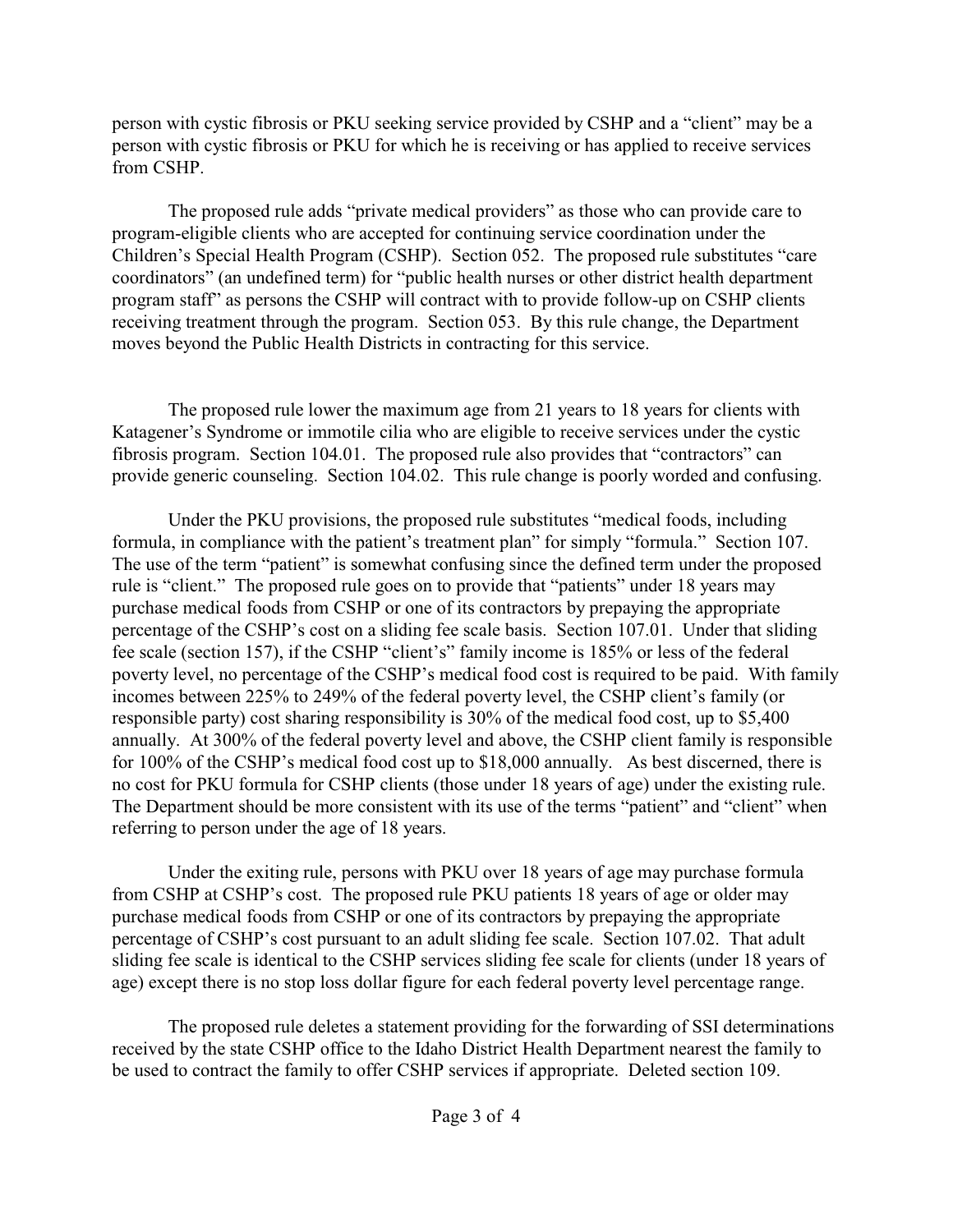Under section 151 of the proposed rule persons with PKU who are 18 years of age or older may receive CSHP paid services. Section 153 of the proposed rule eliminates the Idaho "legal" residency requirement to receive CSHP services, requiring only that the applicant reside in Idaho.

As noted above, the proposed rule distinguishes between eligible persons under 18 years of age and those 18 years of age or older in the payment for services. Section 154 of the existing rule, providing that "[a]ll persons who meet the age, diagnostic and residency requirements are eligible to receive CSHP services," is deleted by the proposed rule, along with its references to federal poverty level percentages and payment arrangements. Section 157 of the proposed rule, dealing with the sliding fee scale, has been converted to tabular form and clarified to include only CSHP clients and to exclude adult PKU patients.

The participation of the Idaho Health Districts is eliminated by section 200 of the proposed rule dealing with the application process. Instead, CSHP may require additional forms and the applications are processed by CSHP staff and contractors. Notification is by a CSHP Care Coordinator.

Deleted by the proposed rule is the Medical Advisory Committee of CSHP that provides recommendations to the Division of Health on a number of existing topics under the existing rule. Deleted section 300. This deletion is reflection in 350.02 of the proposed rule which provides that case-by-case consideration of conditions specifically excluded from CSHP may be reviewed by a medical advisor, rather than a subcommittee of the Medical Advisory Committee.

## **SUMMARY**

 The Department's proposed rule is authorized under section 56-1003, Idaho Code. The proposed rule should be reviewed to clarify the usage of the terms "patient" and "client."

cc: Department of Health and Welfare - Administrative Procedures Section; Dieuwke Spencer, Department of Health and Welfare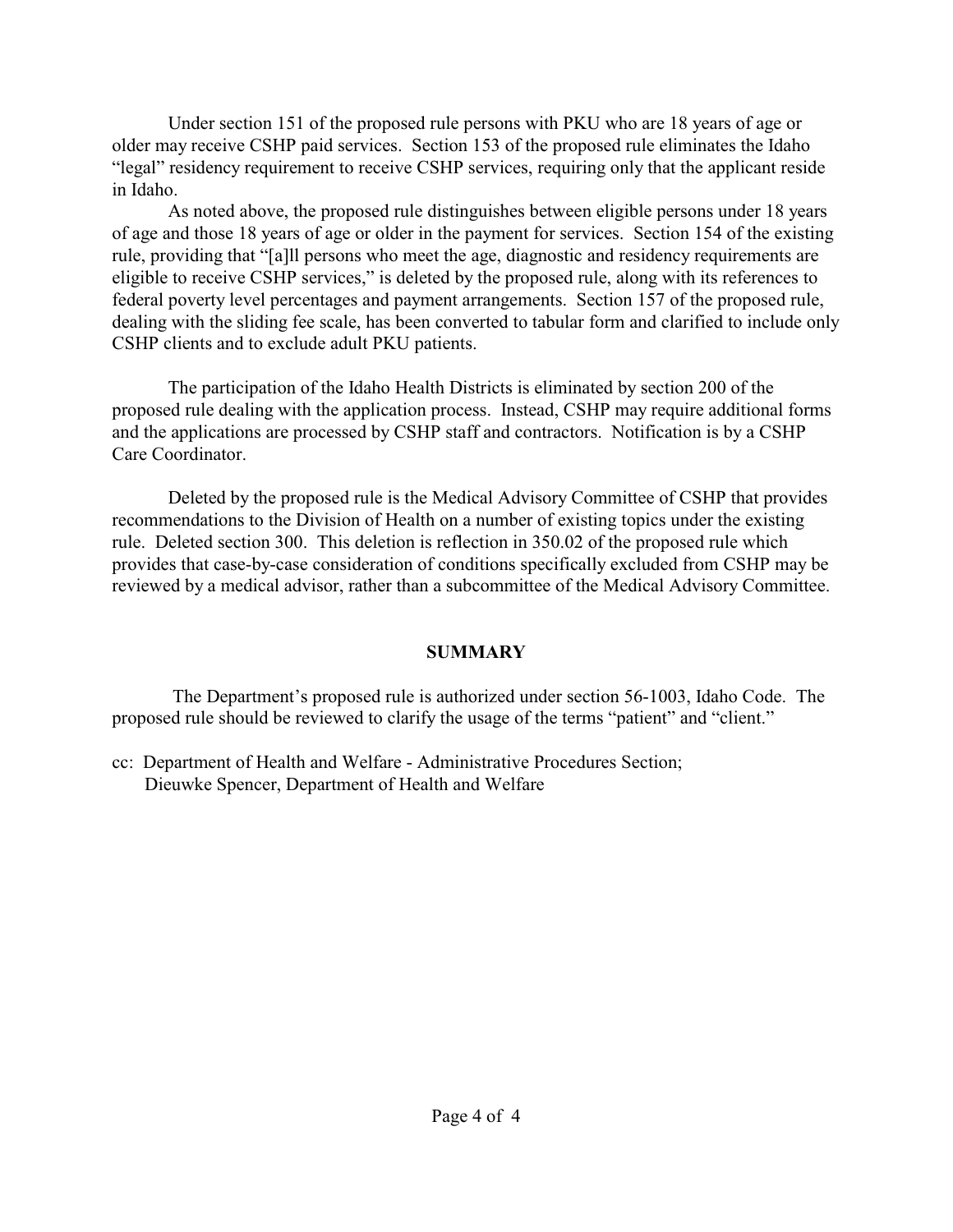# **IDAPA 16 - DEPARTMENT OF HEALTH AND WELFARE 16.02.26 - RULES GOVERNING THE IDAHO CHILDREN'S SPECIAL HEALTH PROGRAM**

## **DOCKET NO. 16-0226-0801**

## **NOTICE OF RULEMAKING - PROPOSED RULE**

**AUTHORITY:** In compliance with Section 67-5221(1), Idaho Code, notice is hereby given that this agency has initiated proposed rulemaking procedures. The action is authorized pursuant to Sections 56-1003 and 56-1019, Idaho Code.

**PUBLIC HEARING SCHEDULE:** Public hearings concerning this rulemaking will be held as follows:

| <b>THURSDAY,</b>                   | <b>MONDAY,</b>                   | THURSDAY,                       |
|------------------------------------|----------------------------------|---------------------------------|
| <b>OCTOBER 2, 2008</b>             | <b>OCTOBER 6, 2008</b>           | <b>OCTOBER 16, 2008</b>         |
| $7:00$ pm                          | $7:00 \text{ pm}$                | $7:00 \text{ pm}$               |
| <b>Red Lion Hotel on the Falls</b> | <b>Red Lion Hotel Downtowner</b> | <b>Red Lion Templin's Hotel</b> |
| <b>475 River Parkway</b>           | <b>1800 Fairview Avenue</b>      | 414 E. First Avenue             |
| <b>Idaho Falls, ID</b>             | Boise, ID                        | Post Falls, ID                  |

The hearing site(s) will be accessible to persons with disabilities. Requests for accommodation must be made not later than five  $(5)$  days prior to the hearing, to the agency address below.

**DESCRIPTIVE SUMMARY:** The following is a nontechnical explanation of the substance and purpose of the proposed rulemaking:

The purposes of this rulemaking are to modernize the Phenylketonuria (PKU) aspect of the program to take advantage of lower-cost options for the PKU diet. Secondarily, these changes are to revise the administrative procedures for billing and collection to make the amount billed to adult PKU patients more equitable, and to restructure the payment collections process to reduce costs to the program. Since the Rules are to be revised, the program has taken the opportunity to replace obsolete language in the Rule; these housekeeping changes will have no substantive effect on program activities or beneficiaries.

The substance of the Rules changes are: (1) to add the full range of medical foods to the program-funded PKU diet, (2) to reduce the fees charged to adult Idahoans with PKU, and (3) to switch the families' sliding fee scale copays from a post-service billing/collections model, to a pre-service payment business model.

This chapter of rule will also be updated to meet the current requirements of the Office of Administrative Rules (OAR) and the formatting and plain language standards required by the Department.

**FEE SUMMARY:** The following is a specific description of the fee or charge imposed or increased:

The proposed change switches the Adult PKU patient from a 100% self-pay obligation to a sliding fee scale selfpay obligation. It reduces the amount of program costs that the Department is entitled to collect from patients. However, requiring pre-payment of costs for which the patient is responsible will actually result in a net increase in cost-recovery to the Department. This change to a pre-pay system is expected to have a positive fiscal impact to the Department of approximately \$17,300 in the first year.

**FISCAL IMPACT:** The following is a specific description, if applicable, of any fiscal impact on the state general fund greater than ten thousand dollars (\$10,000) during the fiscal year.

This rule change will have a positive fiscal impact of greater than \$10,000 on the 100% federally-funded section of the Children's Special Health Program. Federal fund savings are anticipated to be ~\$32,400 in the first year, with possible increased savings in future years as the PKU patients become accustomed to using medical foods.

This rule change will have a positive fiscal impact of greater than \$10,000 on State General Funds. State general fund savings are anticipated to be  $\sim$  \$34,300 in the first year, with possible increased savings in future years as the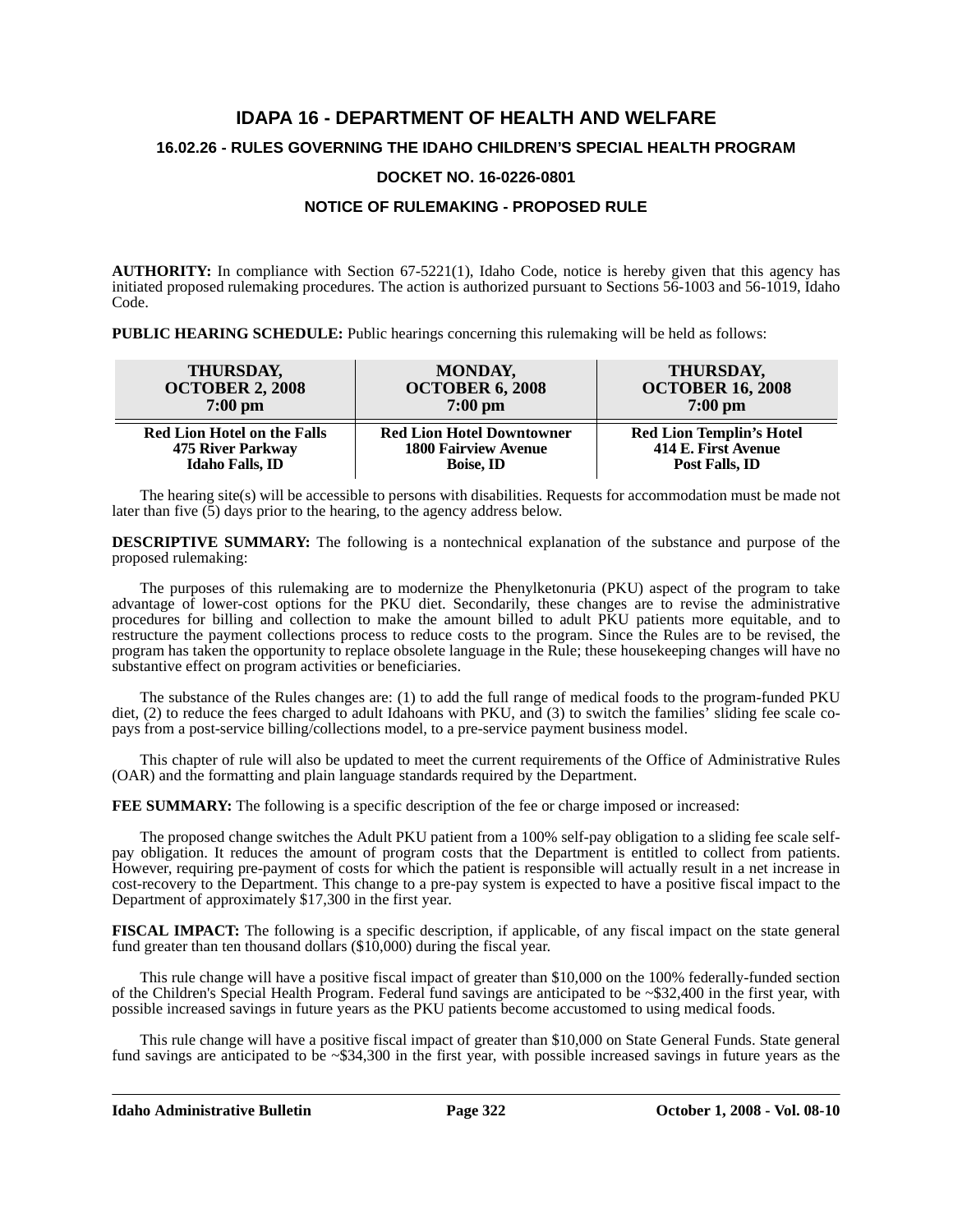## *DEPARTMENT OF HEALTH AND WELFARE Docket No. 16-0226-0801 Idaho Children's Special Health Program*

adult PKU patients become accustomed to using medical foods.

**NEGOTIATED RULEMAKING:** Pursuant to 67-5220, Idaho Code, the Children's Special Health Program did not hold any formal or informal negotiated rulemaking sessions. The affected stakeholders are families and clients that order/use PKU formula; identifying those with the disease could inadvertently breach the confidentiality of their medical condition. Furthermore, the proposed changes to the Rules included the addition of a new benefit (metabolic foods for PKU patients) and a reduction in fees for Adult PKU patients. Changes reflecting current standard business practices were also made.

**ASSISTANCE ON TECHNICAL QUESTIONS, SUBMISSION OF WRITTEN COMMENTS:** For assistance on technical questions concerning the proposed rule, contact Dieuwke Spencer at (208) 334-0670*.*

Anyone may submit written comments regarding this proposed rulemaking. All written comments must be directed to the undersigned and must be delivered on or before October 22, 2008.

DATED this 20th day of August, 2008.

Tamara Prisock DHW - Administrative Procedures Section 450 W. State - 10th Floor P.O. Box 83720 Boise, ID 83720-0036 (208) 334-5564 phone (208) 334-6558 fax <dhwrules@dhw.idaho.gov>

## **THE FOLLOWING IS THE TEXT OF DOCKET NO. 16-0226-0801**

### **16.02.26 -** *RULES GOVERNING* **THE IDAHO CHILDREN'S SPECIAL HEALTH PROGRAM**

### **000. LEGAL AUTHORITY.**

Section 56-1003, Idaho Code directs the Department of Health and Welfare to establish rules as may be necessary to deal with problems related to personal health. The Children's Special Health Program (CSHP) provides medical and rehabilitative services to persons age birth to eighteen (18) years who meet the diagnostic eligibility criteria defined in Sections 101 through 108 of these rules. Section *39-147* 56-1019, Idaho Code mandates that the Children's Special Health Program also establish a program of services to persons age twenty-one (21) years and older who have cystic fibrosis. The Omnibus Budget Reconciliation Act (OBRA) of 1989 requires that thirty percent (30%) of the Maternal and Child Health Block Grant to each state be committed to programs for children with special health care needs.

*(7-1-97)*( )

## **001. TITLE AND SCOPE.**

**01. Title**. These rules apply to the administration of the Idaho Children's Special Health Program and are to be cited as IDAPA 16.02.26, "*Rules Governing t*The Idaho Children's Special Health Program."

*(7-1-97)*( )

**02. Scope of Services**. The scope of activities provided by CSHP contractors and private providers such as diagnosis, case management and treatment. The types of services for which reimbursement is made are related directly to program fiscal resources. Funds available for CSHP are limited in amount. Changes in the scope of

**Idaho Administrative Bulletin Page 323 October 1, 2008 - Vol. 08-10**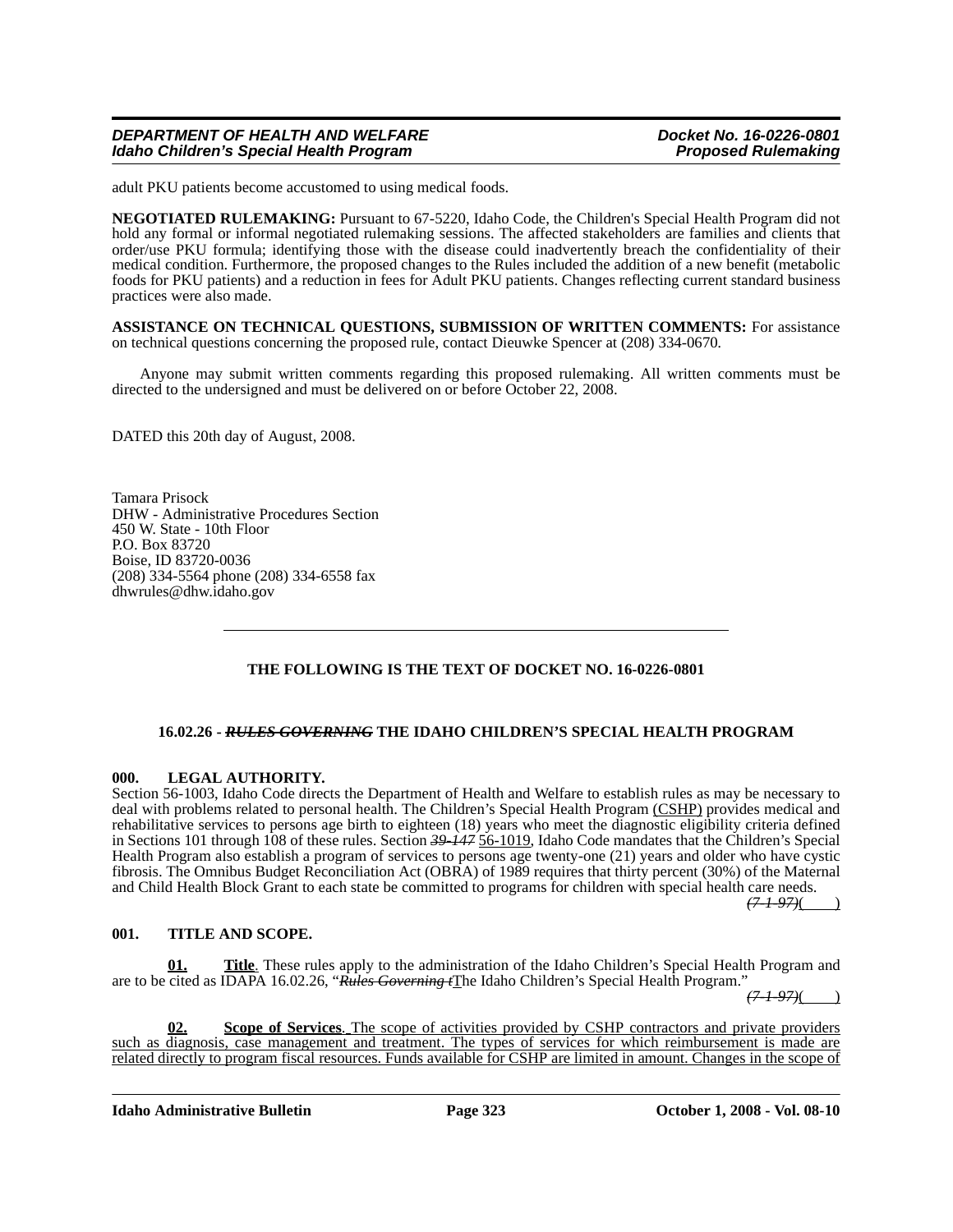## *DEPARTMENT OF HEALTH AND WELFARE Docket No. 16-0226-0801 Idaho Children's Special Health Program*

services and in rates of reimbursement may be made by administrative decision should budgetary reductions or cost overruns occur.

## *(BREAK IN CONTINUITY OF SECTIONS)*

### **003. ADMINISTRATIVE APPEALS.**

*All contested cases shall be* Administrative appeals are governed by the provisions of IDAPA 16.05.03, "Rules Governing Contested Case Proceedings and Declaratory Rulings." (7-1-97) Governing Contested Case Proceedings and Declaratory Rulings."

#### **004. INCORPORATION BY REFERENCE.**

No documents have been incorporated by reference in this chapter of rules. ( )

### **005. OFFICE -- OFFICE HOURS -- MAILING ADDRESS -- STREET ADDRESS -- TELEPHONE NUMBER -- INTERNET WEB SITE.**

**<u>Office Hours**</u>. Office hours are 8 a.m. to 5 p.m., Mountain Time, Monday through Friday, except holidays designated by the State of Idaho.  $($ 

**02. Mailing Address**. The mailing address for the business office is Idaho Department of Health and Welfare, P.O. Box 83720, Boise, Idaho 83720-0036.

**03. Street Address**. The business office of the Idaho Department of Health and Welfare is located at 450 West State Street, Boise, Idaho 83702.

**04. Telephone**. The telephone number for the Idaho Department of Health and Welfare is (208) 334-  $\frac{5500}{1}$ 

**05. Internet Web Site**[. The Department's internet web site is found at http://](http://www.healthandwelfare.idaho.gov) [www.healthandwelfare.idaho.gov.](http://www.healthandwelfare.idaho.gov)

### **006. CONFIDENTIALITY OF RECORDS AND PUBLIC RECORDS REQUESTS.**

**01. Confidential Records**. Any information about an individual covered by these rules and contained in the Department's records must comply with IDAPA 16.05.01, "Use and Disclosure of Department Records."  $($  )

**02. Public Records**. The Department will comply with Sections 9-337 through 9-350, Idaho Code, when requests for the examination and copying of public records are made. Unless otherwise exempted, all public records in the custody of the Department are subject to disclosure.

### **007. -- 009. (RESERVED).**

### *004***010. DEFINITIONS.**

For the purposes of these rules, the following terms are used: (7-1-97)

**01. Applicant**. A person under age eighteen (18) or persons of any age with cystic fibrosis or etonuria (PKU) seeking services provided by CSHP.  $\frac{(7-1-97)()}{(7-1-97)()}$ Phenylketonuria (PKU) seeking services provided by CSHP.

**02. Children's Special Health Program (CSHP)**. The program section within the Idaho Department of Health and Welfare, Division of Health, which is responsible for the administration of services leading to the identification, diagnosis, and aftercare of children with special health care needs. (7-1-97) identification, diagnosis, and aftercare of children with special health care needs.

**03. Client**. A person under age eighteen (18) with a chronic physically disabling condition which meets one of the diagnostic categories of CSHP or persons of any age with cystic fibrosis <u>or PKU</u> for which he is receiving or has applied to receive services from CSHP.  $(7-1-97)($ receiving or has applied to receive services from CSHP.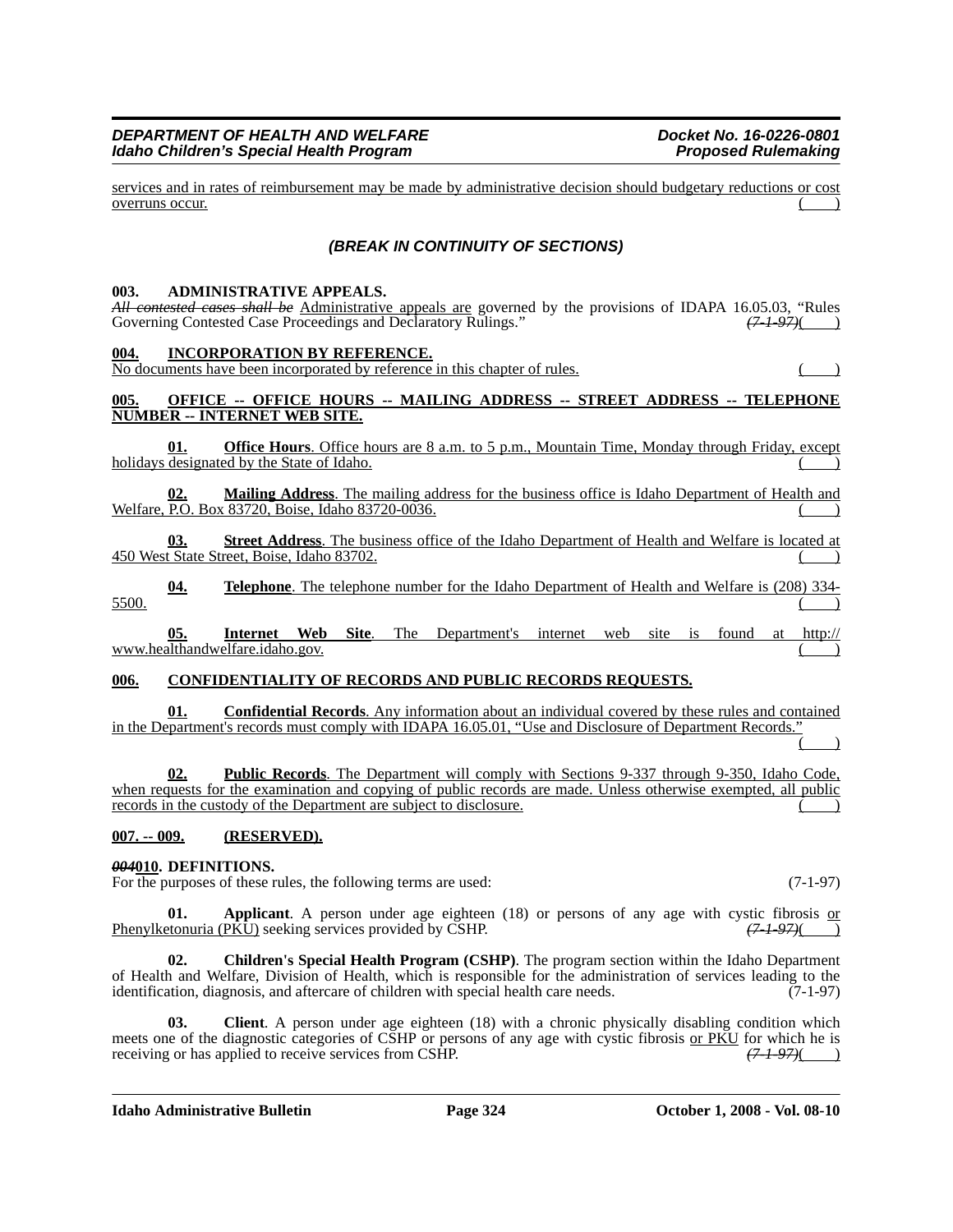**04. Department**. The Idaho Department of Health and Welfare. (7-1-97)

**05. Diagnosis**. The act of identifying a disease from its signs or symptoms. (7-1-97)

**06. Division**. The Division of Health, a division of the Idaho Department of Health and Welfare, and SHP is housed administratively. (7-1-97) where CSHP is housed administratively.

## **0***05***11. -- 0***49***50. (RESERVED).**

### *050. SERVICES.*

*The scope of activities provided by CSHP contractors such as diagnosis, case management and treatment. The types of services for which reimbursement is made are related directly to program fiscal resources. Funds available for CSHP are limited in amount. Changes in the scope of services and in rates of reimbursement may be made by administrative decision should budgetary reductions or cost overruns occur. (7-1-97)*

## *(BREAK IN CONTINUITY OF SECTIONS)*

## **052. TREATMENT SERVICES.**

Following the diagnostic process, individuals may be closed to further service as having "no eligible condition found." Program-eligible clients are accepted for continuing service coordination under CSHP. Care is provided through clinics where treatment schedules are planned and periodic review of cases are conducted, and through private medical providers. An individual client's treatment plan may cover a variety of related services.

*(7-1-97)*( )

## **053. FOLLOW UP AND CASE MANAGEMENT.**

CSHP will contract with *public health nurses and other district health department program staff* care coordinators to follow-up on CSHP clients receiving treatment through the program to assure that a treatment plan is outlined. These staff *shall* will also implement timely scheduling of medical habilitative and rehabilitative services.  $(7-1-97)()$ 

## *(BREAK IN CONTINUITY OF SECTIONS)*

### **104. CYSTIC FIBROSIS.**

**01. Eligible Conditions**. In addition to cystic fibrosis, services are also provided under this program to clients *twenty-one* eighteen (*2*18) years of age and under who have Kartagener's Syndrome or immotile cilia.

*(7-1-97)*( )

**02. Services Provided**. Services available include Physician's office visits or clinic visits, laboratory, x-ray and other tests ordered by physician, medications and drugs prescribed in connection with treatment of cystic fibrosis, transportation to out-of-state medical centers based on physician referral, and home therapy equipment prescribed by the physician. Genetic counseling clinics are available throughout the state, or contractors and cystic<br>fibrosis patients and their families are encouraged to make use of this service.  $(71.97)()$ fibrosis patients and their families are encouraged to make use of this service. *(7-1-97)*( )

**03. Excluded Services**. Inpatient hospital care is not paid for under the CSHP Cystic Fibrosis Program, consistent with CSHP policy of not paying acute care. (7-1-97)

**04. Spending Limit**. Services provided to eligible patients under the CSHP Cystic Fibrosis Program are subject to a per patient, annual spending limit of eighteen thousand dollars (\$18,000) for each fiscal year, July 1 through June 30.  $(7-1-97)$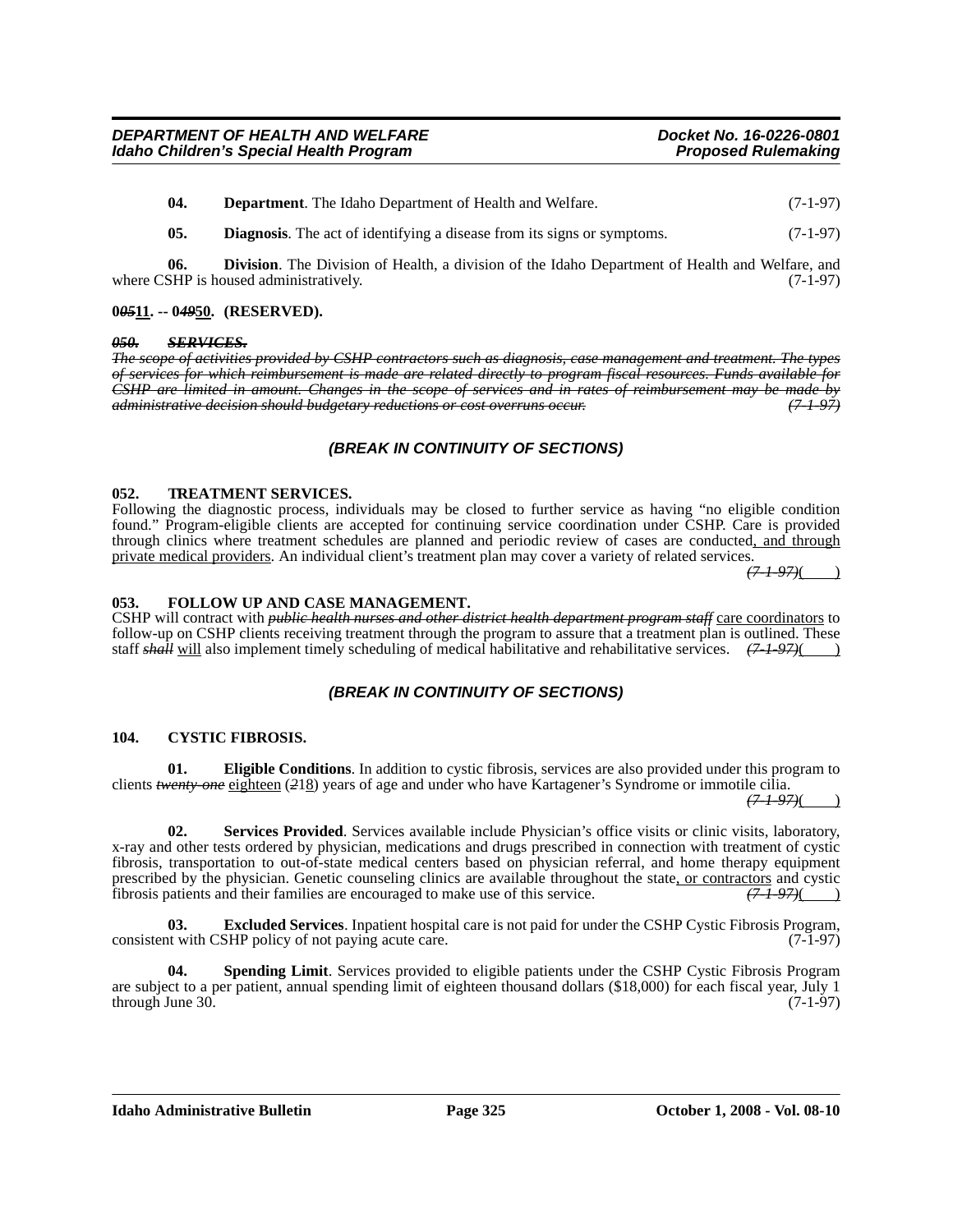## *(BREAK IN CONTINUITY OF SECTIONS)*

### **107. PHENYLKETONURIA (PKU).**

Under this program eligible patients are provided treatment services which include nutritional assessment, dietary counseling and provision of *formula* medical foods, including formula, in compliance with the patient's treatment plan. *Persons over eighteen (18) years of age with PKU may purchase formula from CSHP at CSHP's cost.*

*(7-1-97)*( )

**01. PKU Patients Under Eighteen Years of Age**. PKU patients under eighteen (18) years of age may purchase medical foods from CSHP or CSHP's contractor(s) by pre-paying the appropriate percentage, if any, of  $\overline{CSHP}$ 's cost. The percentage of cost is based on the sliding fee scale in Section 157 of these rules

**PKU Patients Eighteen Years of Age and Over**. PKU patients eighteen (18) years of age and over may purchase medical foods from CSHP or CSHP's contractor(s) by pre-paying the appropriate percentage, if any, of CSHP's cost. The percentage of cost is based on the sliding fee scale described in the sliding fee scale in Subsection 107.02 of this rule,

| <b>TABLE 107.02 - SLIDING FEE SCALE</b><br><b>FOR ADULT PKU SERVICES.</b> |                                                                                     |  |  |  |
|---------------------------------------------------------------------------|-------------------------------------------------------------------------------------|--|--|--|
| <b>Percent of Federal</b><br><b>Poverty Level</b>                         | <b>Percentage of Cost</b><br><b>Sharing Responsibility</b><br>for Responsible Party |  |  |  |
| 0% - 185%                                                                 | 0%                                                                                  |  |  |  |
| 186% -199%                                                                | 10%                                                                                 |  |  |  |
| 200% - 224%                                                               | 20%                                                                                 |  |  |  |
| 225% -249%                                                                | 30%                                                                                 |  |  |  |
| 250% -274%                                                                | 50%                                                                                 |  |  |  |
| 275% -299%                                                                | 75%                                                                                 |  |  |  |
| 300% and above                                                            | 100%                                                                                |  |  |  |

 $\lambda$ 

## *(BREAK IN CONTINUITY OF SECTIONS)*

### *109. SUPPLEMENTAL SECURITY INCOME (SSI).*

*The state CSHP office receives copies of all SSI determinations made in the state and forwards them to the Idaho District Health Department nearest the family. District staff then contact the family to offer CSHP services if appropriate. (7-1-97)*

### **1***1***09. -- 148. (RESERVED).**

## **149. PROGRAM ELIGIBILITY.**

Eligibility for participation in CSHP is based on age, diagnosis, legal residence, insurance status, and financial criteria. Eligibility criteria is explained further in Sections 150 through 15*7*8 of these rules. *(4-6-05)*( )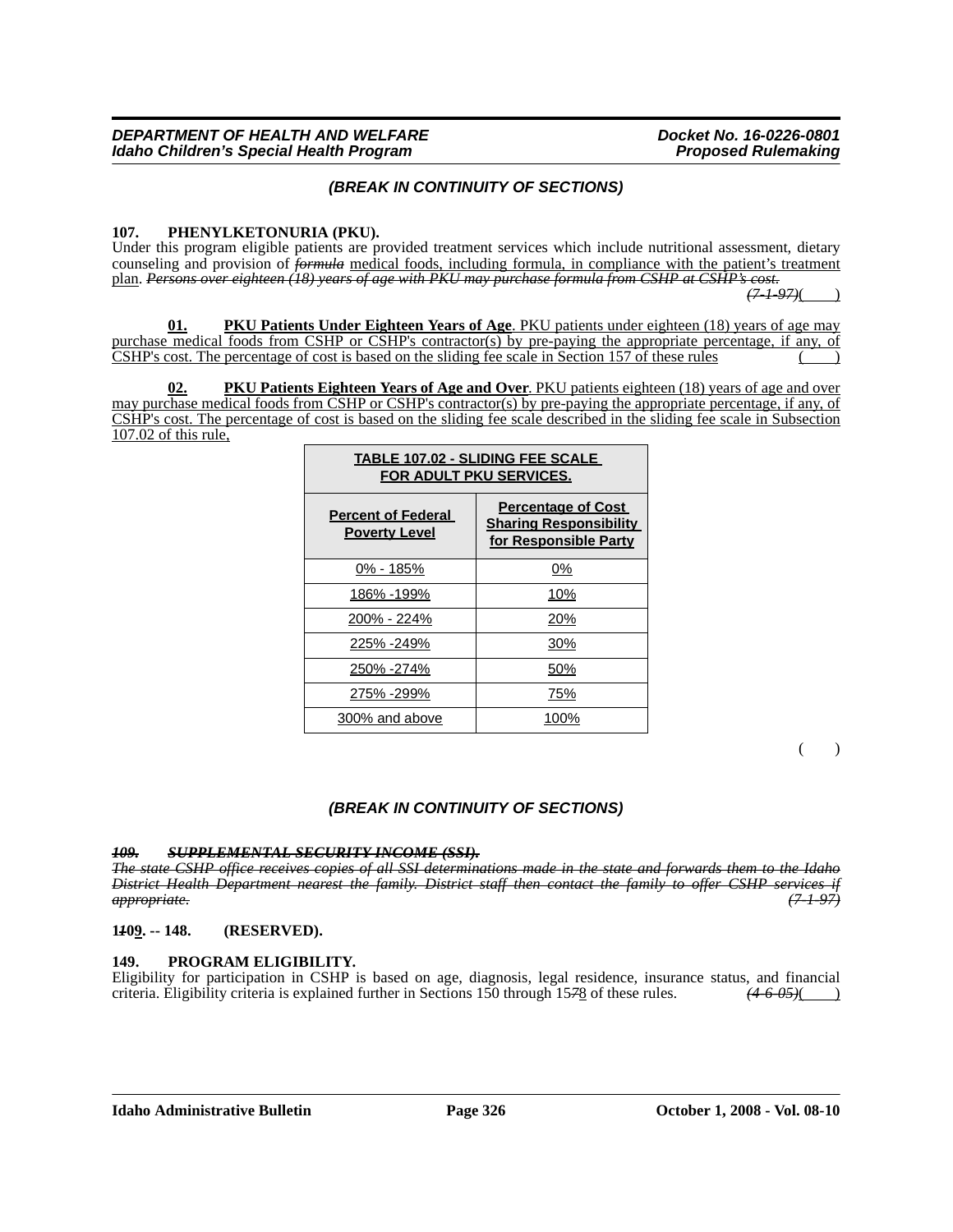## *(BREAK IN CONTINUITY OF SECTIONS)*

## **151. AGE.**

Applications may be accepted on persons up to age eighteen (18), or any age for persons with cystic fibrosis or *phenylketonuria (*PKU*)*. With the exception of cystic fibrosis and PKU, CSHP will pay for no services after the patient's 18th birthday unless the person is receiving active inpatient treatment at the time of the birthday. In that case CSHP will pay for services until discharge if they fall within the guidelines described in Section 054 of these rules.

*(7-1-97)*( )

## *(BREAK IN CONTINUITY OF SECTIONS)*

## **153. RESIDENCE.**

Applicants must *be legal residents of* reside in the state of Idaho to receive services from CSHP. *Legal residents of neighboring states are not eligible for services. Non-citizens who are legal residents of Idaho are eligible to receive services but undocumented aliens are not.* 

## **154.** *FINANCIAL* **(RESERVED).**

*All persons who meet the age, diagnostic and residency requirements are eligible to receive CSHP services, regardless of income. Families whose taxable income falls at or below one hundred eighty-five percent (185%) of the federal poverty level will be provided CSHP services at no cost. Those families with income above one hundred eighty-five percent (185%) of the federal poverty level will share in the costs of treatment as determined by the CSHP sliding scale (see Section 157). Families with incomes great enough to have a financial participation percentage will be billed through CSHP for their share of costs. Payment arrangements can be made through the District Health Department CSHP Coordinator for those families facing significant costs.* 

## *(BREAK IN CONTINUITY OF SECTIONS)*

## **157. SLIDING FEE SCALE.**

*A* The sliding fee scale in Table 157 of this rule is used to determine the family's percentage of financial participation for a CSHP client's treatment, except for adult PKU. *Families with incomes below one hundred eight-five percent (185%) of federal poverty guidelines will receive CSHP services at no cost; incomes between one hundred eighty-five percent (185%) and one hundred ninety-nine percent (199%) will be responsible for ten percent (10%) of costs up to a one thousand eight hundred dollar (\$1,800) maximum; incomes between two hundred percent (200%) and two hundred twenty-four percent (224%) will be responsible for twenty percent (20%) of costs up to a three thousand six hundred dollar (\$3,600) maximum; incomes between two hundred twenty-five percent (225%) and two hundred fortynine percent (249%) will be responsible for thirty percent (30%) of costs up to a five thousand four hundred dollar (\$5,400) maximum; incomes between two hundred fifty percent (250%) and two hundred seventy-four percent (274%) will be responsible for fifty percent (50%) of costs up to a nine thousand dollar (\$9,000) maximum; incomes between two hundred seventy-five percent (275%) and two hundred ninety-nine percent (299%) will be responsible for seventy-five percent (75%) of costs up to a thirteen thousand five hundred dollar (\$13,500) maximum; and incomes of three hundred percent (300%) and above will be responsible for one hundred percent (100%) of costs up to an eighteen thousand dollar (\$18,000) maximum.* The adult PKU sliding fee scale is in Section 107 of this rule. Each percentage category includes an annual per-client maximum for which a family would be responsible in any given year. The percentage amount applies to all costs incurred for services provided to *their child* the client up to the annual maximum indicated. *(7-1-97)*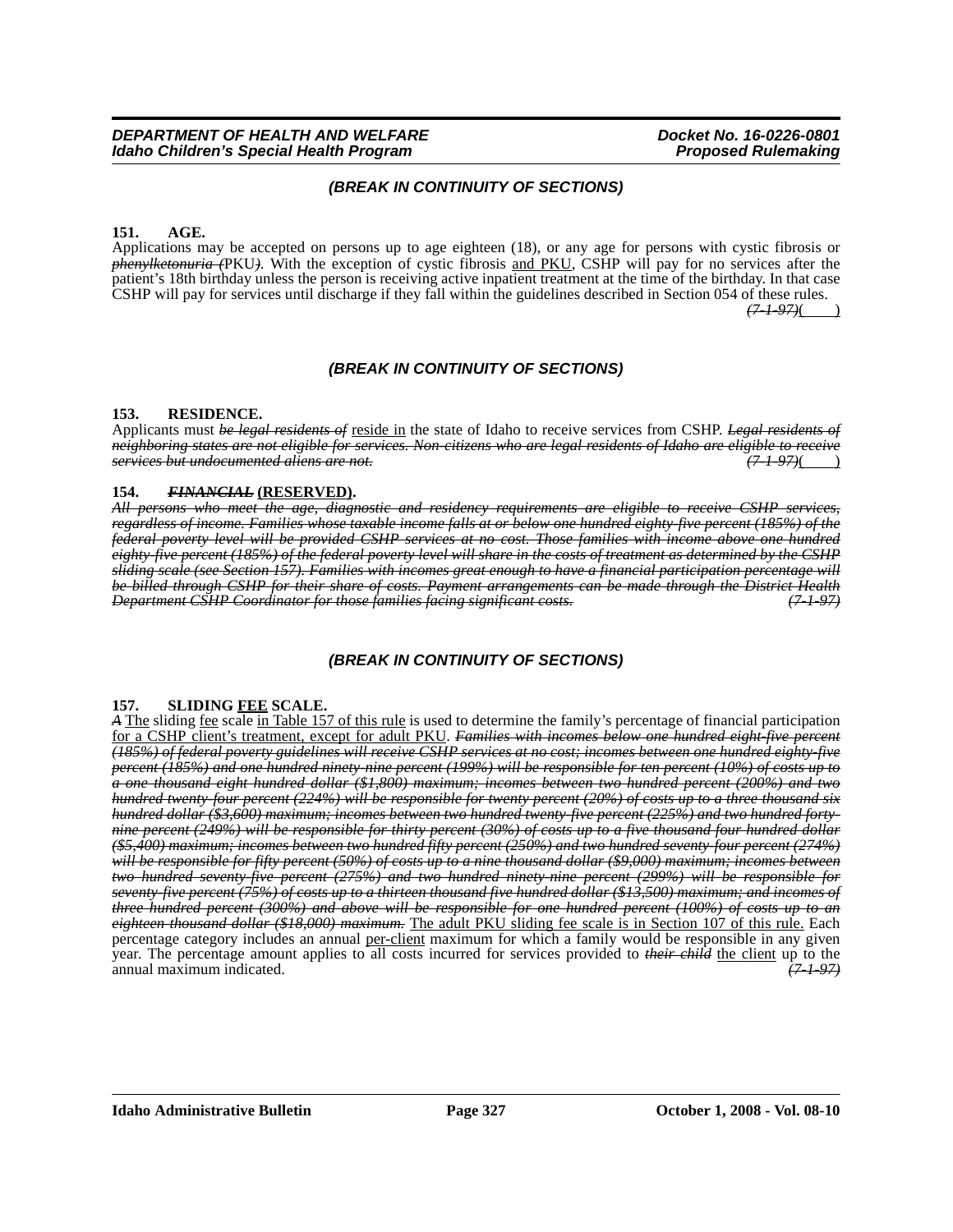| <b>TABLE 157 - SLIDING FEE SCALE FOR CSHP SERVICES</b><br><b>(Excluding Adult PKU).</b> |                                                                                     |                                                                     |  |  |  |  |
|-----------------------------------------------------------------------------------------|-------------------------------------------------------------------------------------|---------------------------------------------------------------------|--|--|--|--|
| <b>Percent of Federal</b><br><b>Poverty Level</b>                                       | <b>Percentage of Cost</b><br><b>Sharing Responsibility</b><br>for Responsible Party | <b>Annual Maximum</b><br><b>Responsibility Per</b><br><b>Client</b> |  |  |  |  |
| 0% - 185%                                                                               | 0%                                                                                  | \$0                                                                 |  |  |  |  |
| 186% -199%                                                                              | 10%                                                                                 | \$1,800                                                             |  |  |  |  |
| 200% - 224%                                                                             | 20%                                                                                 | \$3,600                                                             |  |  |  |  |
| 225% -249%                                                                              | 30%                                                                                 | \$5,400                                                             |  |  |  |  |
| 250% -274%                                                                              | 50%                                                                                 | \$9,000                                                             |  |  |  |  |
| 275% -299%                                                                              | 75%                                                                                 | \$13,500                                                            |  |  |  |  |
| 300% and above                                                                          | 100%                                                                                | \$18,000                                                            |  |  |  |  |

( )

## *(BREAK IN CONTINUITY OF SECTIONS)*

### **200. APPLICATIONS.**

An application for services from CSHP *shall* must, at a minimum, consist of a completed Application Form. A copy of the family's most recent tax return will also be required in order to determine financial eligibility. *Idaho Health Districts* CSHP may require additional forms such as a Request for Services, Consent for the Release of Information and*/or* an Authorization to Release Information. Applications are processed by *Idaho District Health Department* CSHP staff and contractors. Applicants are notified as to their acceptance or denial by *the Idaho District Health Department staff* a CSHP Care Coordinator.

## *(BREAK IN CONTINUITY OF SECTIONS)*

### **251. PRIOR AUTHORIZATION.**

To qualify for payment by CSHP, services other than diagnostic/consultative and follow-up/case management must be preauthorized by the CSHP *Health District* Care Coordinator or designee. A CSHP Authorization Memo, obtained from the District CSHP Care Coordinator, must be issued for any service authorized under CSHP. *(7-1-97)*( )

## *(BREAK IN CONTINUITY OF SECTIONS)*

### **258. --** *299***349. (RESERVED).**

*300. ADVISORY GROUP. The Medical Advisory Committee of CSHP provides recommendations to the Division of Health. (7-1-97)*

*01. Recommendations. The Medical Advisory Committee provides recommendations regarding the following: (7-1-97)*

**Idaho Administrative Bulletin Page 328 October 1, 2008 - Vol. 08-10**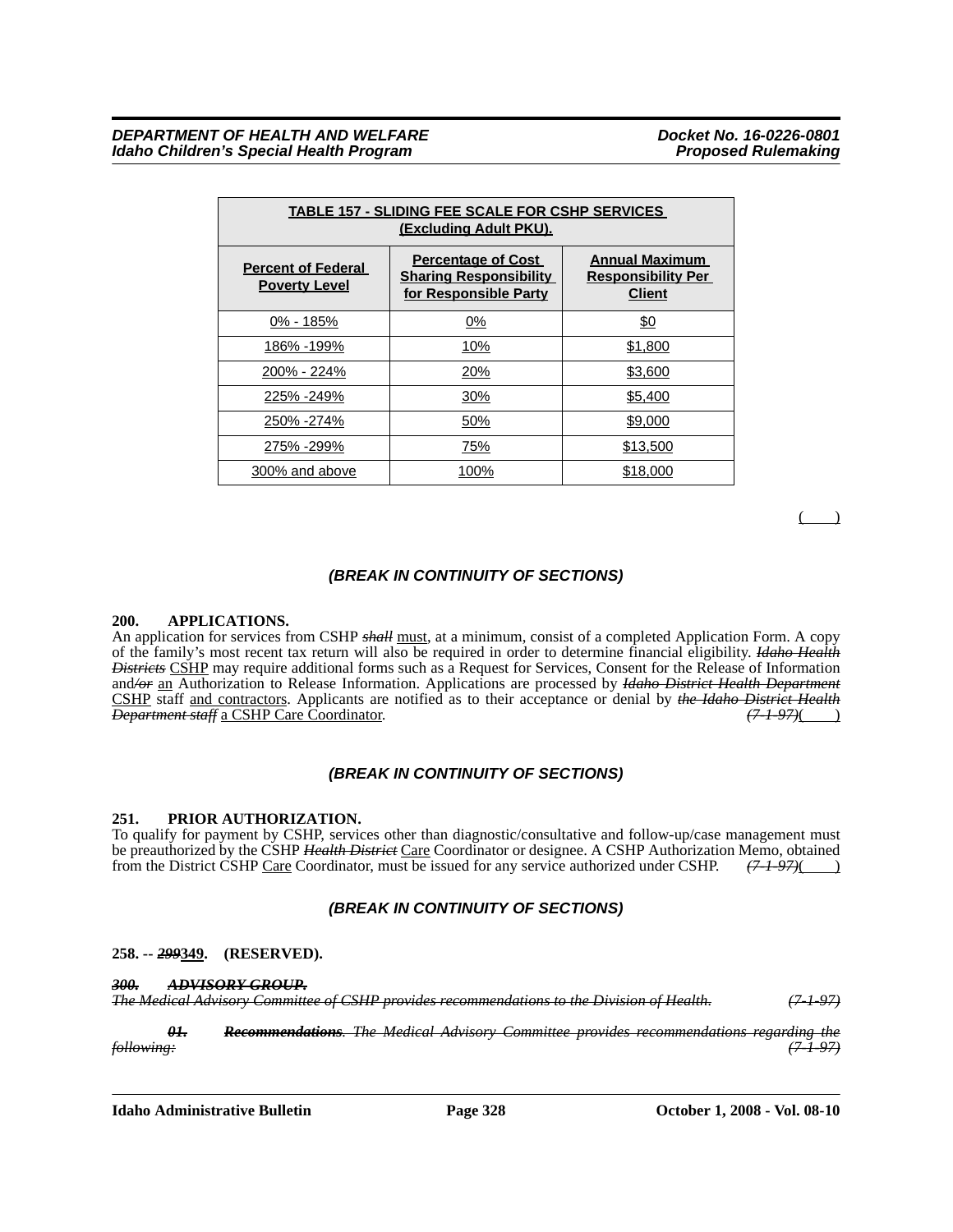*DEPARTMENT OF HEALTH AND WELFARE Docket No. 16-0226-0801 Idaho Children's Special Health Program* 

| $\theta$ .     | <i>Future focus and responsibilities of CSHP;</i>                                      | <del>(7-1-97)</del> |
|----------------|----------------------------------------------------------------------------------------|---------------------|
| b.             | Diagnostic conditions to be covered under the medical benefits aspects of the program; | <del>(7-1-97)</del> |
| $\epsilon$     | Scope of services to be covered under each condition;                                  | (7197)              |
| d <del>.</del> | <i>Definition of clinic categories;</i>                                                | <del>(7-1-97)</del> |
| $\epsilon$     | <i>Medical eligibility criteria for clinical attendance</i> :                          | <del>(7-1-97)</del> |
| t.             | Clinical standards and staffing requirements for clinic operation;                     | (7197)              |
| ε.             | <i>Policies for medical personnel staffing clinics;</i>                                | <del>(7-1-97)</del> |
| h.             | Criteria for medical provider appointment to CSHP clinics;                             | <del>(7-1-97)</del> |
| ı.             | Provider application forms.                                                            | <del>(7 1 97)</del> |

*02. Appointment. Members of the Medical Advisory Committee are appointed by the Administrator of the Division of Health. The Medical Advisory Committee may appoint subcommittees which can function as work groups and report to the Committee with recommendations. (7-1-97)*

### *301. -- 349. (RESERVED).*

# **350. PROGRAM EXCLUSIONS.** The following is a list of additional conditions, services and items not covered or paid for by CSHP: (7-1-97) **01. Excluded Conditions, Services and Items**. (7-1-97) **a.** Acute care, such as hospitalization for congestive heart failure or complications of cystic fibrosis. (7-1-97) **b.** Ambulance/air ambulance charges. (7-1-97) **c.** Behavior problems. (7-1-97) **d.** Brain tumors. (7-1-97) **e.** Biofeedback equipment. (7-1-97) **f.** Routine dental care. (7-1-97) **g.** Congenital defects of the gastrointestinal or genitourinary tracts. (7-1-97) **h.** Cancer care. (7-1-97) **i.** Cosmetic surgery. (7-1-97) **j.** Diabetes care. (7-1-97) **k.** Prescription medicine -- except those prescribed for eligible cystic fibrosis patients. (7-1-97) **l.** Educational services. (7-1-97)

**m.** Eye care except as related to an eligible condition such as cerebral palsy or juvenile rheumatoid (7-1-97) arthritis. (7-1-97)